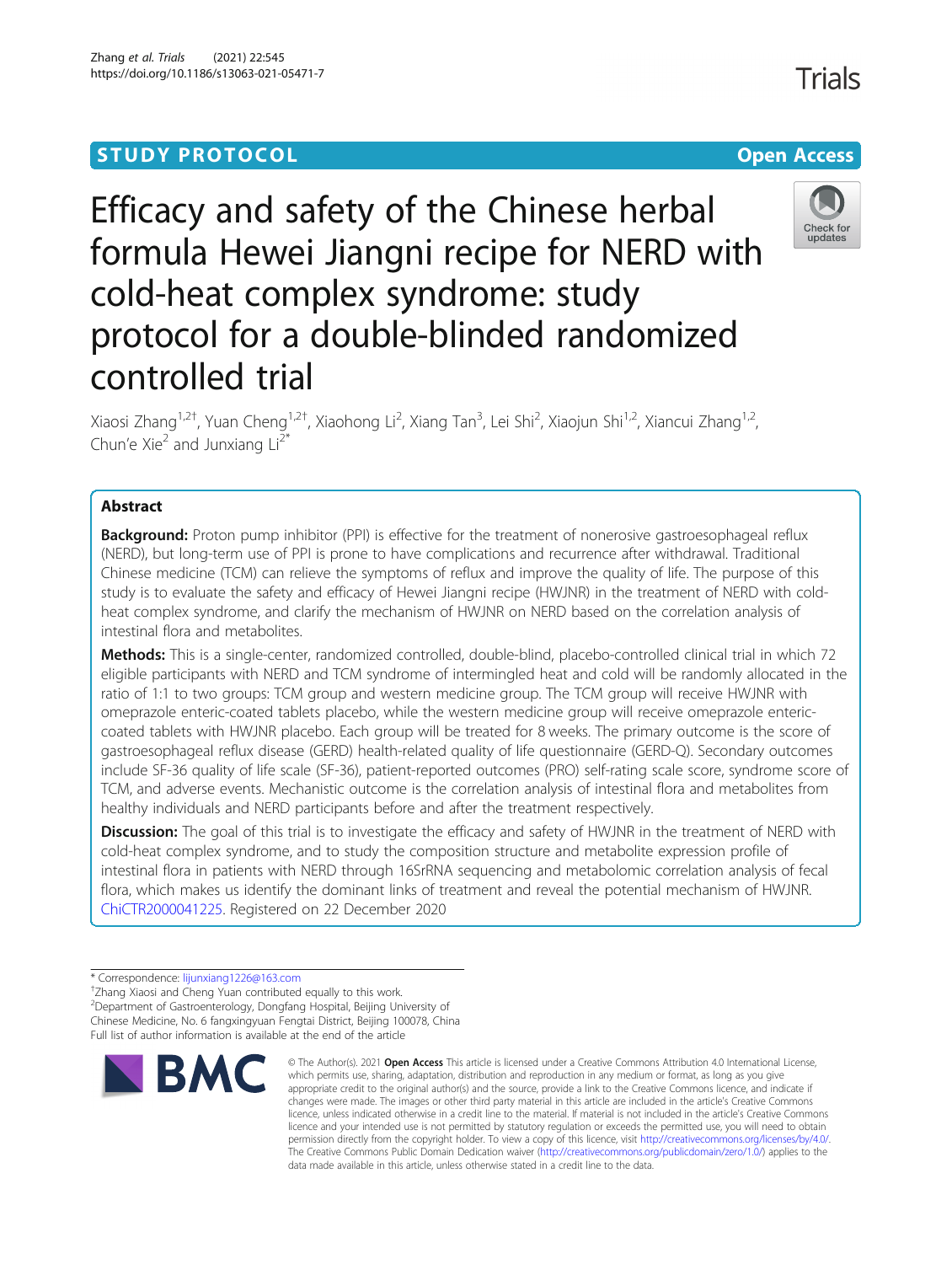Keywords: Nonerosive gastroesophageal reflux disease, Randomized controlled trial, Hewei Jiangni recipe, Chinese herbal medicine, Study protocol

## Administrative information

Note: the numbers in curly brackets in this protocol refer to Standard Protocol Items: Recommendations for Interventional Trials (SPIRIT) checklist item numbers. The order of the items has been modified to group similar items [\(http://www.equator-network.org/reporting](http://www.equator-network.org/reporting-guidelines/spirit-2013-statement-defining-standard-protocol-items-for-clinical-trials/)[guidelines/spirit-2013-statement-defining-standard](http://www.equator-network.org/reporting-guidelines/spirit-2013-statement-defining-standard-protocol-items-for-clinical-trials/)[protocol-items-for-clinical-trials/\)](http://www.equator-network.org/reporting-guidelines/spirit-2013-statement-defining-standard-protocol-items-for-clinical-trials/).

| Title $\{1\}$                     | <b>Efficacy and safety of the Chinese herbal</b><br>formula Hewei Jiangni recipe for NERD with<br>cold-heat complex syndrome: study protocol<br>for a double-blinded randomized controlled<br>trial                                                                                                                                                                                                                                                                                                                                                                                                                                                                                                                                                                                                  |
|-----------------------------------|------------------------------------------------------------------------------------------------------------------------------------------------------------------------------------------------------------------------------------------------------------------------------------------------------------------------------------------------------------------------------------------------------------------------------------------------------------------------------------------------------------------------------------------------------------------------------------------------------------------------------------------------------------------------------------------------------------------------------------------------------------------------------------------------------|
| Trial registration {2a<br>and 2b} | ID: ChiCTR2000041225, registered on 22 December<br>2020.<br>http://www.chictr.org.cn/showproj.aspx?proj =<br>66217                                                                                                                                                                                                                                                                                                                                                                                                                                                                                                                                                                                                                                                                                   |
| Protocol version {3}              | Version 2.0, 11 November 2020                                                                                                                                                                                                                                                                                                                                                                                                                                                                                                                                                                                                                                                                                                                                                                        |
| Funding {4}                       | This work was supported by National Natural<br>Science Foundation of China (81803907) and<br>Fundamental Research Funds for the Central<br>Universities (No. 2020-JYB-ZDGG-128)                                                                                                                                                                                                                                                                                                                                                                                                                                                                                                                                                                                                                      |
| Author details {5}                | Zhang Xiaosi <sup>1,2</sup> , Cheng Yuan <sup>1,2</sup> , Tan Xiang <sup>1,2</sup> , Li<br>Xiaohong <sup>2</sup> , Shi Lei <sup>3</sup> , Shi Xiaojun <sup>1,2</sup> , Zhang<br>Xiancui <sup>1,2</sup> , Xie Chune <sup>2</sup> , Li Junxiang<br>1.Graduate School, Beijing University of Chinese<br>Medicine, No. 11, North Third Ring East Road,<br>Chaoyang District, Beijing 100029, China<br>2. Department of Gastroenterology, Dongfang<br>Hospital, Beijing University of Chinese Medicine,<br>No. 6 fangxingyuan Fengtai District, Beijing<br>100078, China<br>3. School of Life Science, Beijing University of<br>Chinese Medicine, Beijing 100029, China<br>Corresponding author: Li Junxiang, MD; No. 6<br>fangxingyuan Fengtai District, Beijing;<br>lijunxiang1226@126.com, 18058335135 |

## Introduction

## Background {6-7}

Nonerosive gastroesophageal reflux (NERD) refers to the reflux disease with typical of gastroesophageal reflux symptoms and no mucosal injury under endoscope, also known as endoscopic negative reflux disease [[1\]](#page-10-0). The incidence of gastroesophageal reflux disease (GERD) is increasing yearly based on the epidemiological investigation [[2\]](#page-10-0), which has a great impact on the quality of life. The incidence of NERD accounts for about 70% of GERD [\[3](#page-10-0)]. Therefore, the effective management of NERD is critical to human health.

Proton pump inhibitor (PPI) is the first-line drug for the treatment of reflux disease [[4\]](#page-10-0). However, long-term use of PPI may lead to the deterioration of nocturnal symptoms and complications, including kidney injury, electrolyte abnormalities, and adrenal diseases [\[5](#page-10-0)–[7](#page-10-0)]. The efficacy of PPI in the treatment of NERD is relatively rare compared with erosive esophagitis. Studies have shown that there is a tendency to relapse after drug withdrawal [[8\]](#page-10-0). Due to repeated attacks and side effects of long-term acid suppression, NERD has increasingly become an important and thorny problem in the digestive system.

Vonoprazan, a potassium-competitive acid blocker (P-CAB), is a new type of medicine for the treatment of GERD launched in Japan. P-CABs are stable in acidic environments and exert more potent and prolonged acid-inhibitory effects than PPIs [[9\]](#page-10-0). According to a systematic review, vonoprazan may have a better maintenance effect on GERD compared to PPI, but its precise function is not completely clear for NERD [[10](#page-10-0)]. PPIs effect on acid reflux, but not the main underlying mechanism for GERD (transient lower esophageal sphincter relaxation, TLESR) [\[11\]](#page-10-0). Karim et al. believe that transoral incisionless fundoplication (TIF) is more effective than PPI therapy in eliminating troublesome regurgitation and extraesophageal symptoms of GERD [\[12](#page-10-0)]. A UK collaborative randomized trial showed that at least up to 12 months after laparoscopic fundoplication, the surgery significantly increased measures of health status in patients with GERD [[13\]](#page-10-0). Surgical treatments have many advantages, but are prone to complications, especially esophageal perforation, which may outweigh any potential risk of long-term use of PPI. Surgical treatment may also face the problems of short duration of treatment and easy recurrence [[14](#page-10-0), [15](#page-10-0)].

From the perspective of traditional Chinese medicine (TCM), the stomach belongs to dryness and Yang soil, and majority of them belong to excess and heat, while the spleen belongs to dampness and Yin soil, and most of them belongs to deficiency and cold. According to the clinical observation and research of TCM syndromes, more and more patients with NERD are characterized by mixed syndrome of intermingled heat and cold. This is inseparable from the changes in people's living standards and dietary structure in modern society. They not only suffer from acid reflux, heartburn, dry mouth, bitterness, and other syndromes of excess heat, but also syndrome of deficiency cold, such as aversion to cold and loose stools. The main features of cold-heat complex syndrome are as follows: (1) burning discomfort behind the sternum or epigastric part; (2) acid regurgitation or vomiting clear water; (3) dull pain in the epigastrium,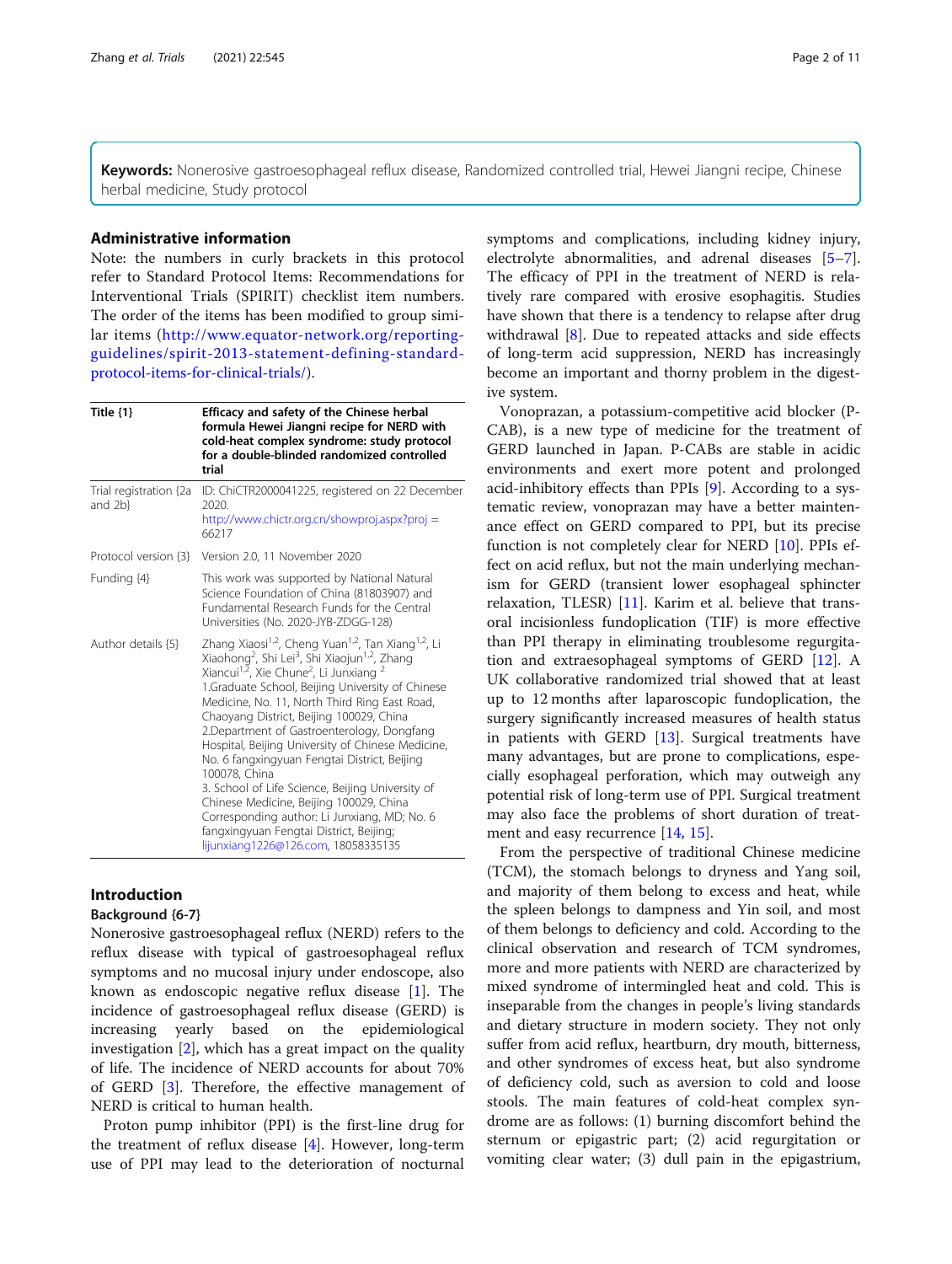like warming and pressing. The general principle of TCM treatment is pungent dispersing and bitter descending, harmonizing stomach, and descending adverse qi [[16](#page-10-0)].

Hewei Jiangni recipe (HWJNR) was created by Professor Junxiang Li of Dongfang Hospital, Beijing University of Chinese Medicine on the basis of inheriting "Tongjiang theory" in the treatment of spleen and stomach diseases. Table 1 lists the detailed formula. This prescription was based on the in-hospital preparation ("Hejiang capsule" approval number: Beijing Pharmaceutical Z20160002) of Dongfang Hospital to treat NERD patients with cold-heat complex syndrome specifically. Our research group conducted an observational study in 2002, which showed that HWJNR could reduce heartburn, acid regurgitation, and other clinical symptoms. The recurrence after 12 weeks withdrawal was significantly less than that in western medicine group. At the same time, studies in mechanism have obtained good progress [\[17](#page-10-0), [18](#page-10-0)].

Through the single-center, randomized, doubleblinded, placebo-controlled clinical research, this trial aims to evaluate the efficacy and safety of HWJNR in patients with NERD (cold-heat complex syndrome). In addition, this trial intends to reveal the underlying pathogenesis by observing the effects of changes in intestinal bacteriocyte structure on metabolic ideotypes and functional metabolic small molecules.

#### Methods/design

#### Study design and setting {8-9}

This is a single-center, double-blinded, placebo-controlled, randomized controlled trial (RCT), which will be conducted in Dongfang Hospital, Beijing University of Chinese Medicine. The study is conducted in accordance with the Declaration of Helsinki (Edinburgh 2000 version). The final protocol (Version 2.0, 11 November 2020) of this trial has been approved by Ethical Committee of Dongfang Hospital, Beijing University of Chinese Medicine (Version number:

|  | <b>Table 1</b> Formula of HWJNR |  |  |
|--|---------------------------------|--|--|
|  |                                 |  |  |

| Pinyin name | Latin name                       | Family name   |
|-------------|----------------------------------|---------------|
| Huanggin    | Radix Scutellariae               | Labiatae      |
| Huanglian   | Coptidis Rhizoma                 | Ranunculaceae |
| Qingbanxia  | Pinelliae Rhizoma                | Araceae       |
| Ganjiang    | Zingiber officinale Rosc.        | Zingiberaceae |
| 7hebeimu    | Fritillaria thunbergii Mip.      | Liliaceae     |
| Pugongying  | Taraxacum mongolicum Hand.-Mazz. | Compositae    |
| Longdancao  | Gentianae Radix et Rhizoma       | Gentianaceae  |
| 7hishi      | Citrus aurantium L.              | Rutaceae      |
| Quanqualou  | Trichosanthis Fructus            | Cucurbitaceae |
| Zhigancao   | Glycyrrhiza uralensis Fisch.     | Leguminosae   |

JDF-IRB-2020033602). In addition, this trial has been registered in the Chinese Clinical Trial Registry (No. ChiCTR2000041225, registered on 22 December 2020).

We aim to enroll 72 patients with NERD over a 2-year period (Date from November 2020 to December 2022) from the department of gastroenterology in Dongfang Hospital, Beijing University of Chinese Medicine. Eligible patients will be randomized at a ratio of 1:1 to either TCM group (HWJNR with omeprazole enteric-coated tablets placebo) or western medicine group (omeprazole enteric-coated tablets with HWJNR placebo) for 8 weeks treatment. At the end of this trial, the primary outcome (GERD-Q) and the secondary outcome (SF-36, PRO, syndrome score of TCM) will be evaluated. We will obtain peripheral venous blood, urine, and stool from NERD patients before and after treatment. This study involves 3 site visits (week 0, week 4, and week 8) and 10 call visits (weekly call during the treatment period and follow-up at month 1 and month 3). The process of the study is schematically shown in Fig. [1](#page-3-0). And we will additionally recruit 10 healthy controls.

#### Participants

We aim to recruit patients who have typical gastroesophageal reflux symptoms (such as acid reflux and heartburn), or who do not have typical gastroesophageal reflux symptoms, but have 24-h impedance-pH monitoring showing that they are related to gastroesophageal reflux. The symptoms above are not less than three months, and the gastroscopy show nonerosive gastroesophageal reflux. The inclusion criteria of TCM refers to the diagnosis of cold-heat complex syndrome in the "consensus on Integrated traditional Chinese and Western Medicine diagnosis and treatment of gastroesophageal reflux Disease" issued by the Digestive Professional Committee of the Chinese Society of Integrated traditional Chinese and Western Medicine in 2017 (Table [2](#page-3-0)). The inclusion criteria of western medicine is based on the consensus of experts on gastroesophageal reflux disease issued in 2014 (Table [3](#page-4-0)). And we will also recruit 10 healthy subjects for control.

The main symptom 1 or 2 is necessary. Patients with two main symptoms + either of the other one or two minor symptoms + appropriate tongue and pulse condition can be diagnosed as cold-heat complex syndrome

## Eligibility criteria {10} Inclusion criteria for subjects

- 1. Patients meet the diagnostic criteria of NERD in guide and TCM with cold-heat complex syndrome at the same time.
- 2. 18–65 years old.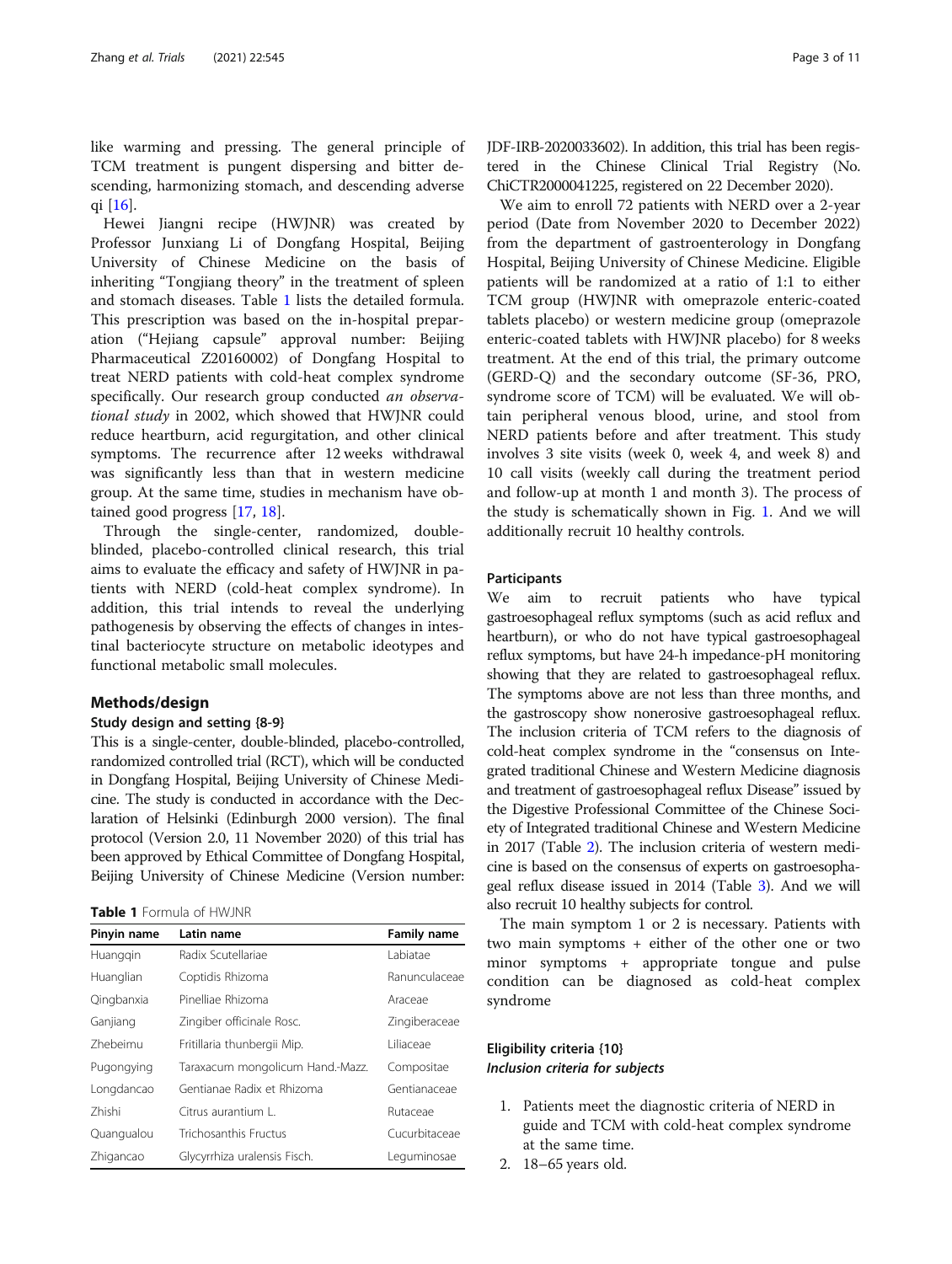<span id="page-3-0"></span>

|             | <b>Table 2</b> Diagnostic criteria for cold-heat complex syndrome of |  |  |  |
|-------------|----------------------------------------------------------------------|--|--|--|
| <b>NERD</b> |                                                                      |  |  |  |

| Category        | Symptoms or signs                                                                                                                                                                                                        |
|-----------------|--------------------------------------------------------------------------------------------------------------------------------------------------------------------------------------------------------------------------|
| Main symptom    | Burning discomfort in the retrosternal or<br>epigastric region.<br>Anti-acid or spitting clear water.<br>Dull pain in the epigastric stomach, like<br>warming, and pressing.<br>Fasting stomachache, relieved by eating. |
| Minor symptoms  | Loss of appetite;<br>Fatique;<br>Thin stools:<br>Lukewarm hands and feet.                                                                                                                                                |
| Tongue          | Red tongue, White fur                                                                                                                                                                                                    |
| Pulse condition | Weak pulse                                                                                                                                                                                                               |

- 3. Those who did not receive similar drugs (PPI, H2 receptor antagonist, gastric mucosal protective agent, etc.) within 2 weeks before the trial.
- 4. Voluntarily participated in this study and signed the informed consent form (ICF).

## Exclusion criteria

- 1. Patients with reflux esophagitis, reflux hypersensitivity (RH), or Barrett esophagus (BE).
- 2. Patients with a disease history of upper gastrointestinal bleeding or surgery, esophageal stricture, esophageal and gastric tumors, and other organic diseases.
- 3. Patients with serious primary diseases, such as cardiovascular, cerebrovascular, liver, kidney, and hematopoietic systematic diseases.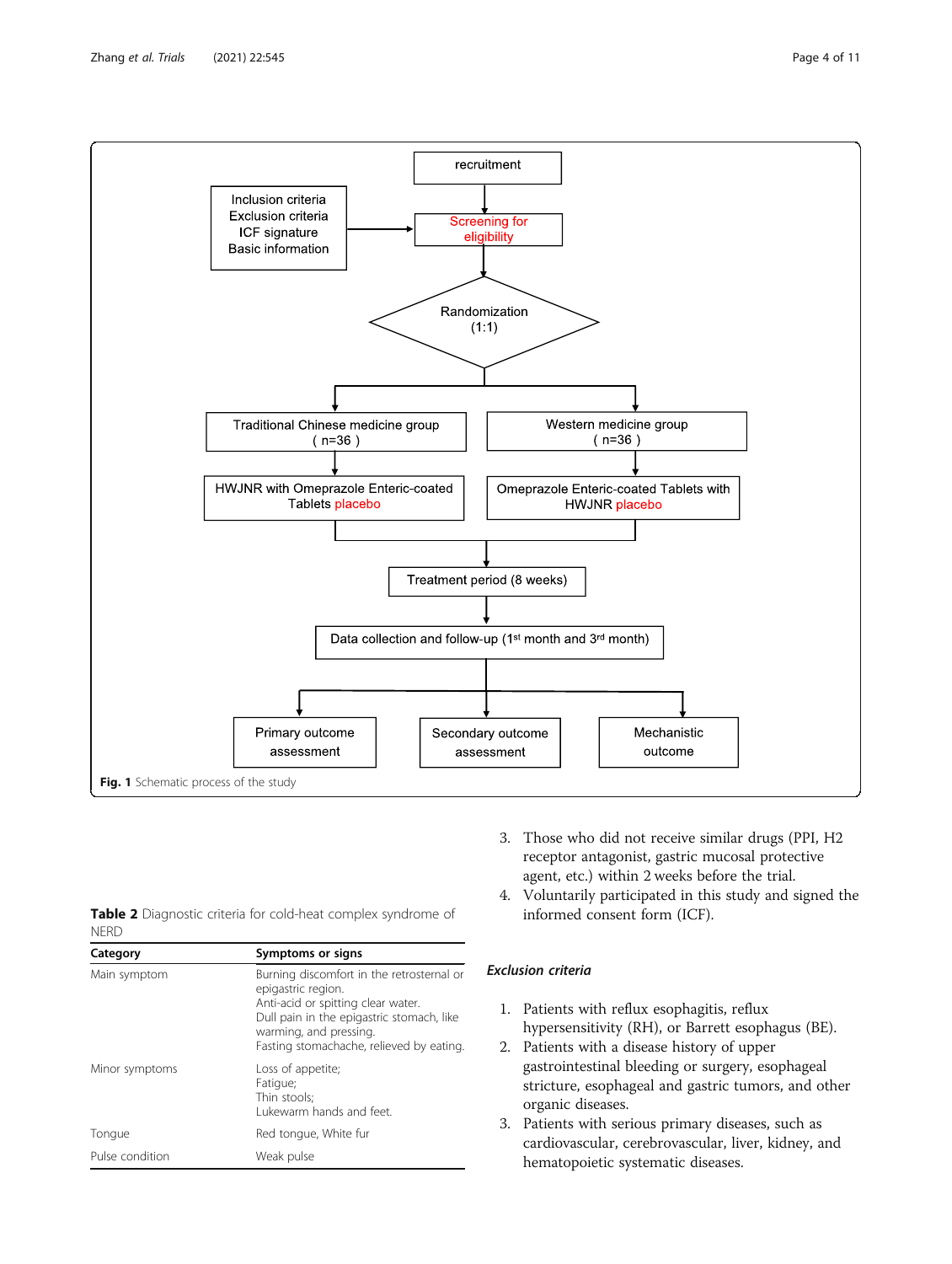#### <span id="page-4-0"></span>Table 3 Inclusion criteria of NERD

Those who have the typical clinical symptoms of NERD, such as heartburn and reflux, persist or recur for more than 3 months, and the above symptoms have a negative impact on the quality of life of the patients.

Those who have atypical or extraesophageal symptoms, such as epigastric pain, abdominal distension, belching, non-cardiogenic chest pain, pharyngitis, cough, asthma, or foreign body sensation in the throat, which persist or recur for more than 3 months, the above symptoms have a negative impact on the patient's quality of life: mild symptoms ≥ 2 days in a week, or moderate and severe symptoms ≥ 1 days in a week.

Reflux diagnostic questionnaire (RDQ) scale symptom score ≥ 12, which is for diagnosis of reflux diseases in the China gastroesophageal reflux Research Cooperation Group.

Those who have no esophageal mucosal lesions and Barrett esophageal manifestations by gastroscopy.

Tweny-four-hour esophageal impedance-PH monitoring: impedance records showed reflux events. At the same time, symptom association probability (SAP) is used to determine the relationship between symptoms and reflux. If SAP > 95%, symptoms will be considered related to reflux.

Diagnostic criteria: 1&3&4 or 2&4&5

- 4. Taking other drugs or treatments related to NERD (PPI, H2 receptor antagonist, gastric mucosal protective agent, etc.) within 2 weeks.
- 5. Women who are breastfeeding, during pregnancy, or preparing for pregnancy.
- 6. Patients with anxiety or depression.
- 7. Patients with a history of mental ill or neurological diseases or language disorders.
- 8. Allergic constitution or being allergic to the known ingredients of the drug in the study.
- 9. Currently participating in other clinical trials.

#### Inclusion criteria for healthy subjects

- 1. Those who have no typical clinical symptoms of NERD such as acid regurgitation, heartburn, and reflux.
- 2. The score of GERD-Q scale < 8 points.
- 3. 18–65 years old.
- 4. Those who voluntarily participate in this study and sign the ICF.

#### Exclusion criteria for healthy subjects

- 1. Those who have been diagnosed as esophageal diseases such as NERD, RH, and BE.
- 2. Patients with organic lesions such as upper gastrointestinal bleeding or operation, esophageal stricture, esophageal, and gastric tumors.
- 3. Patients with serious primary diseases such as cardiovascular, cerebrovascular, liver, kidney, and hematopoietic system.
- 4. Women who are breastfeeding, pregnant, or preparing for pregnancy.
- 5. Patients with anxiety or depression.
- 6. Those who with a history of mental or neurological disorders/diseases.
- 7. Patients who have participated in any other clinical trials within 3 months.

#### Sample size {14}

According to clinical experience, the effective rate of NERD in the TCM group was P1 = 92.0%. The NERD effective rate of the western medicine group was  $P2 =$ 61.2% [(two-sided type I error rate of 0.05,  $\alpha = 0.05$ ); (one-sided type I error rate of 0.20,  $\beta$  = 0.20)]. The sample size is calculated by the following formula:

$$
n=\frac{2\overline{pq}\left(Z_{\alpha}+Z_{\beta}\right)^2}{\left(P1-P2\right)^2}
$$

 $n1 = n2 = 2 \times 0.766 \times 0.234 \times 2.8^2 \div 0.308^2 = 30.$ Taking approximate dropouts of 20% into account, the number of participants recruited was estimated to be 36 per group. Therefore, a total of 72 patients will be recruited in this trial. And we will additionally recruit 10 healthy controls.

#### Recruitment {15}

All the cases will be from outpatients of digestive department in Dongfang hospital, Beijing University of Chinese Medicine, who were clinically diagnosed as NERD, and dialectically belonged to the syndrome of intermingled heat and cold.

## Allocation {16}

The drugs are allocated according to the random coded sequence of the research center and the number of cases. We will designate a research drug administrator. The drug will be distributed by the administrator according to the method of randomization and blinding and registered in the "Clinical Research Drug use record form" after the researchers screen the qualified subjects and wrote the research medical records with informed consent.

## Randomization and blinding {16.17}

The research drugs will be randomly coded according to the randomized scheme of clinical research in Xiyuan Hospital of the Academy of TCM. (1) The method of random allocation: using SAS software to generate random sequences, randomly grouping, and coding drugs; (2) the distribution scheme of hiding and implementing: the sealed envelope method will be used to hide the random sequences.

Blindness will be set for the implementers (doctors) of the study and the subjects (patients). The random code of the drug used will be the unique identification code of the subjects. Each coded drug will be accompanied by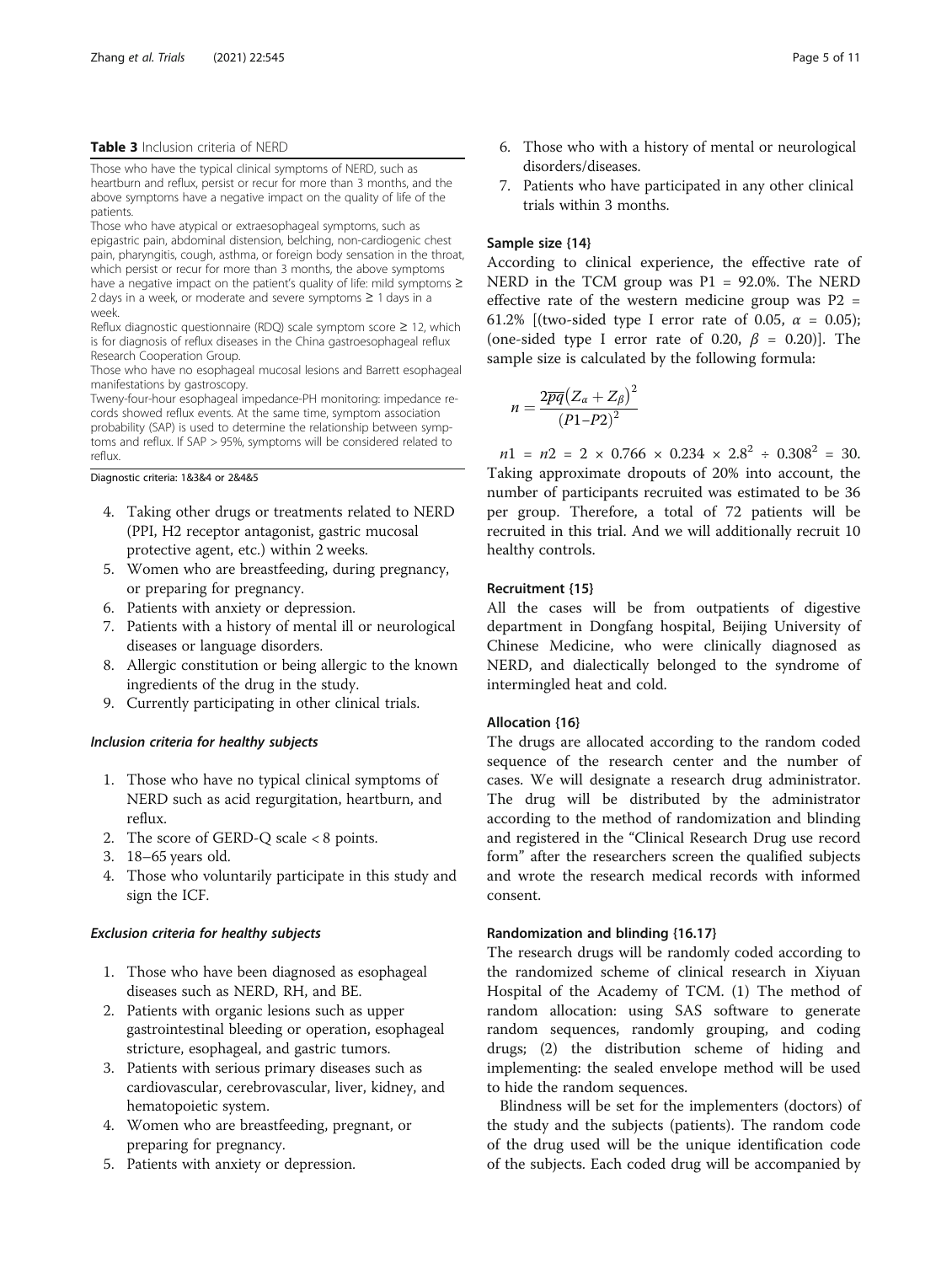an emergency treatment plan in the letter. If emergencies occur in the treatment period, implementers need to know what kind of treatment the patient is receiving. The letter shall be opened in the presence of at least two researchers and collected together with the case report form (CRF) after the end of the trial. Blind leakage or emergency letter opening should not exceed 20% before the end of the trial.

## Consent and assent {26a,27}

Implementers will explain the purpose of the study and benefits/risks to participate who volunteer to join the research group and sign an ICF. The main investigator will be responsible for obtaining informed consent. All the medical records will be kept in Dongfang hospital. It will be allowed to access medical records of patients for researchers, research authorities, and ethics committees. The specimens collected in the test will be destroyed after use. Any public report on the results of this study will not disclose the personal information of the patients.

## Interventions {11} Intervention description {11a}

TCM group was given HWJNR with omeprazole enteric-coated tablets placebo; western medicine group was given omeprazole enteric-coated tablets with HWJNR placebo. The course of treatment is set for 8 weeks. Medication method and dose were as follows: omeprazole enteric-coated tablets/placebo: 20 mg, once a day, half an hour before breakfast; HWJNR/placebo: twice a day, one bag at a time, half an hour after breakfast and dinner. For production of formula placebo: the TCM placebo is made by Beijing Kangrentang Pharmaceutical Co., Ltd., according to the preparation process of HWJNR. The shape, color, gas, and taste will be similar to HWJNR after adding the same kind and equal amount of excipients. Finally, 5% of the original unit treatment drug is added to correct color and taste.

## Adverse reaction {11b}

The change or discontinuation of the intervention will be determined by the performance of the participants after taking the drug. The researcher will truthfully reflect the changes of the condition during the study period. Our first priority is to protect the safety of the subjects. If the symptoms of gastroesophageal reflux such as reflux and heartburn have not been effectively relieved, hydrotalcite chewable tablets (Daxi) will be used for temporary treatment, and the total dosage of hydrotalcite chewable tablets in the two groups will be counted at the end of the trial.

## Compliance {11c}

We will issue CRFs to all subjects and supervise patients to fill CRFs every day to test compliance. Compliance with medication% = [actual dose/(specified daily dose  $\times$ days)]  $\times$  100%. We will record the patient's symptoms every day, and finally score according to CRFs. Messages will be sent through WeChat or by phone to remind the patients of the follow-up. Results of physical examinations will be explained at each visit. All the tests and drug fees during the trial will be covered.

#### Combined use of drugs {11d}

During the study period, drugs with the same efficacy as the study drugs or related to the treatment of NERD will be prohibited to reduce intervention. If the subjects take drugs to control chronic diseases, such as hypertension and diabetes, they should truthfully and detailedly record the medication in the trial, including drug name (or other treatment name), dosage, frequency, and time of use.

## Outcomes {12}

Primary outcome measurements

GERD-Q scale score GERD-Q scale is the most recognized and widely used special scale for GERD diagnosis in the world. In addition to diagnosing GERD, it can also evaluate the impact of GERD on quality of life and monitor the effect of treatment with high accuracy. A trained evaluator will record the evaluation at baseline, week 4, and week 8, fill out the GERD-Q questionnaire, and calculate the total score, frequency score, and degree score of GERD-Q symptoms. In the study, the score of GERD-Q scale after 8 weeks treatment will be used as the main outcome index.

## Secondary outcome measurements

- (1) Quality of life score: According to the Chinese version of SF-36 health survey [[19](#page-10-0)], the quality of life will be evaluated from 9 dimensions: physical function, physical function, physical pain, general health, vitality, social function, emotional function, and mental health. All the indexes will be recorded at baseline, week 4, and week 8.
- (2) Patient-reported outcomes (PRO) self-rating scale score: There will be a diary card for patients to fill in every day. The researchers will calculate the PRO self-rating scale score according to the patient's diary card at baseline, week 4, and week 8.
- (3) TCM clinical syndrome score: According to the diagnostic criteria of cold-heat complex syndrome, the main and minor symptoms, tongue, and pulse will be graded and scored by using a unified table.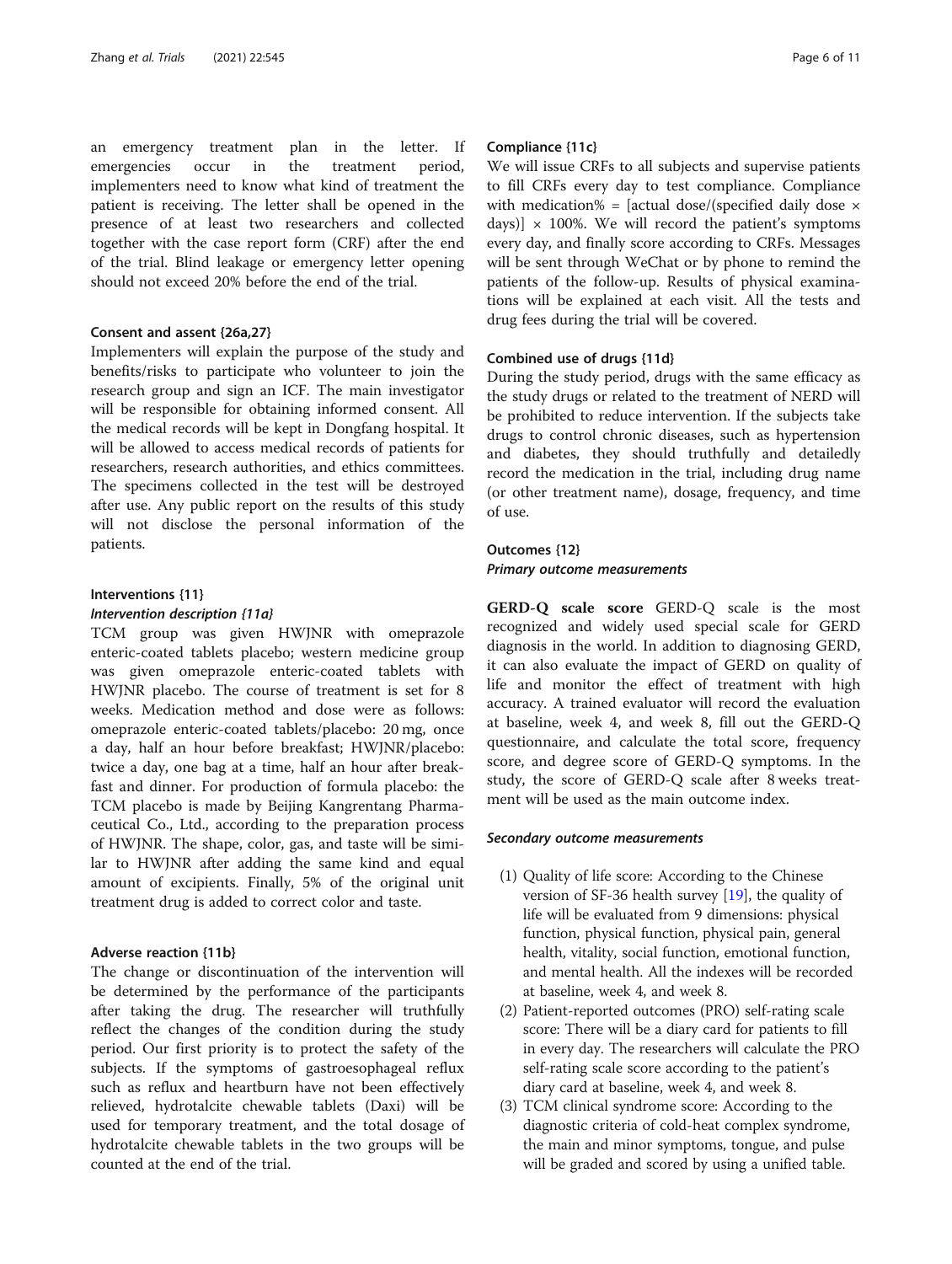All the indexes will be recorded at baseline, week 4, and week 8. According to the referred Guidance Principle of Clinical Study on New Drug of Traditional Chinese Medicine [[20](#page-10-0)], all symptoms will be divided into four grades: none, mild, moderate, and severe, with 0, 2, 4, and 6 points in the main symptoms, and 0, 1, 2, and 3 points in the minor symptoms. In addition, the tongue and pulse will be divided into normal and abnormal grades, with 0 and 2 points.

The clinical efficacy will be evaluated as follows:

- (a) Clinical recovery: the symptoms disappeared or syndrome score decreased by  $\geq$  95% from the baseline.
- (b) Marked efficacy: the syndrome score decreased by  $\geq$ 70%, but < 95% from the baseline.
- (c) Effective: the syndrome score decreased by  $\geq 30\%$ , but < 70% from the baseline.
- (d) Ineffective: the symptoms and signs were not significantly improved, or even aggravated, and the syndrome score decreased by < 30% from the baseline.
- (e) Aggravation: the syndrome score after treatment is higher than that before treatment.

TCM syndrome efficacy rate = (clinical recovery + marked efficacy + efficacy) cases/a total number of cases  $\times 100\%$ 

- (4) Mechanistic outcome: The samples will be used to study the composition structure and metabolite expression profile of intestinal flora in NERD patients through 16s rRNA sequencing and metabonomic association analysis in TCM group, western medicine group at baseline and week 8, and in normal subjects at baseline. By analyzing the correlation between a variety of differential flora and differential metabolites, we will demonstrate the effects of changes in the structure of intestinal flora on metabolic phenotypes and functional metabolic small molecules. This experiment attempts to screen some key strains through visual tools, further explore their mechanism in the pathogenesis of NERD, identify the advantages of treatment, and reveal the potential mechanism of HWJNR. The determination of intestinal flora and metabolites will be performed by Shanghai OE Biotech Co., Ltd (Shanghai, China).
- (5) Follow-up recurrence index: The number and percentage of the subjects with non-medication, maintenance medication, intermittent medication, and on-demand medication will be recorded at month 1 and month 3 respectively.

## Safety outcomes

Participants will undergo laboratory tests at baseline and week 4, including liver and kidney function (ALT, AST, Scr, BUN), blood routine test, urine routine test, and stool routine test. Other tests include an electrocardiograph examination.

## Participant timeline {13}

Table [4](#page-7-0) shows the schedule of enrollment, treatment, and assessment.

## Biological specimens {26b,33}

We will collect human samples including blood, urine, and feces. These samples will be used for blood routine test, urine routine test, stool routine test, and liver and kidney function test. The feces will additionally be used to detect the relationship between fecal flora and metabolites. All specimens will be destroyed after examinations.

## Data collection and management {18,19}

#### Recording requirements of the CRFs

- (1) All records will be collected and screened by investigators, who has been trained and qualified. Researchers must fill in the research forms in a timely, accurate, complete, and standardized manner based on the relevant regulations and instructions. All data will be collected, including the participant retention and complete follow-up. If there is any doubt about the data, our investigator will send an "electronic data inquiry" to the researcher. The researcher should reply as soon as possible. The main researchers will be responsible for the authenticity of the research data.
- (2) The laboratory test must be pasted on the "Research Medical record." The laboratory test or description recorded in the CRFs should be checked correctly with the original test report. Once the CRFs are complete, the original record will not be changed, even if any modifications are made. The completed CRFs will be reviewed by a clinical inspector.
- (3) The data of laboratory examination items outside the normal range should be confirmed by the researchers and reexamined. During the course of the trial, abnormal examination items with clinical significance should be recorded and followed up based on adverse events.
- (4) All data will be kept by a special person.

## Selection of dataset

(1) Full analysis set (FAS): FAS refers to the intentionto-treat (ITT) analysis of all patients who have been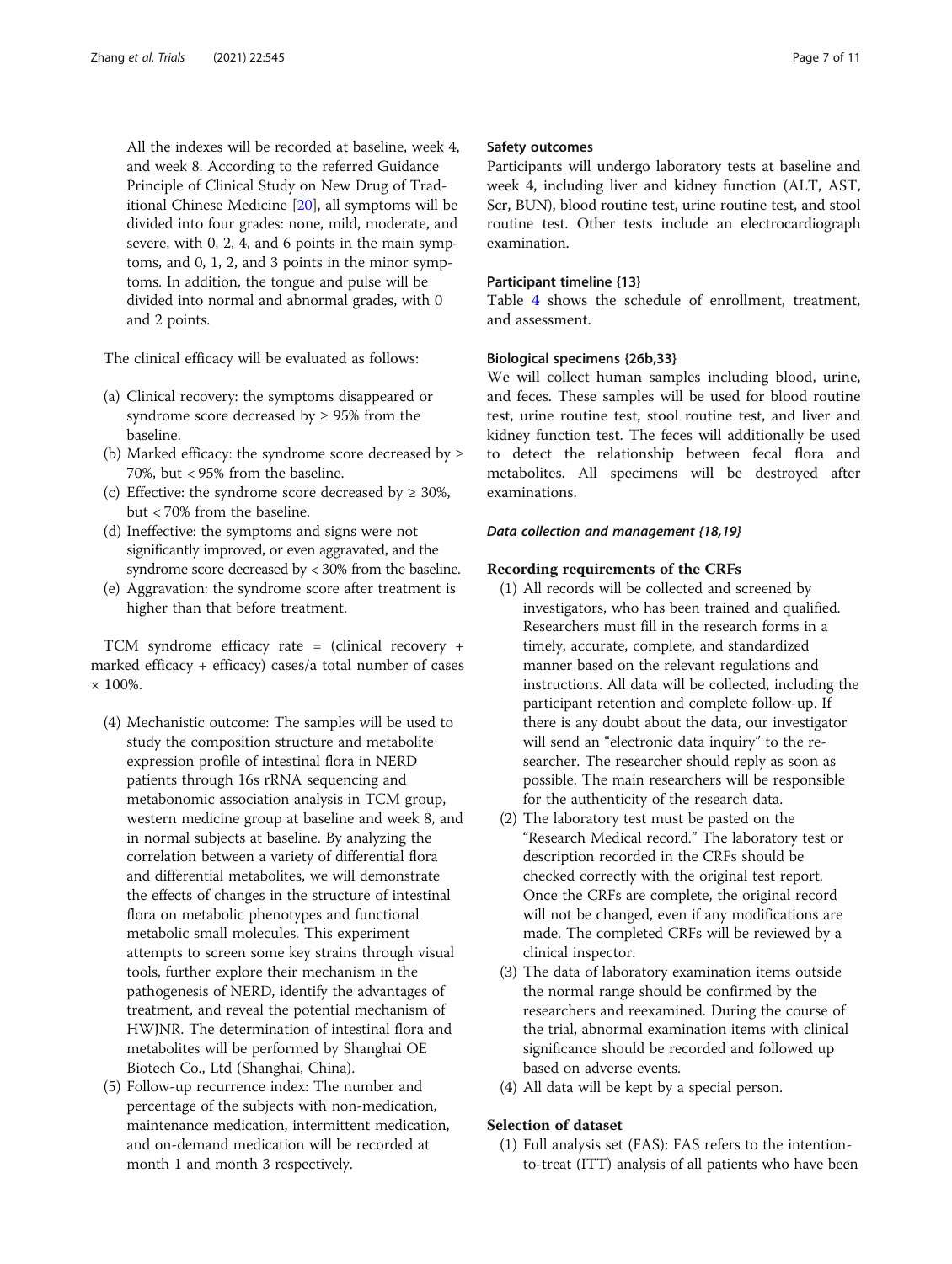<span id="page-7-0"></span>Table 4 Schedule of enrollment, treatment, and assessment

|                           | Enrollment | Allocation | Treatment period     |                     | Follow up period   |                  |  |
|---------------------------|------------|------------|----------------------|---------------------|--------------------|------------------|--|
| TIMEPOINT                 |            | $\bf{0}$   | 4 <sup>th</sup> week | $8^{th}$ week       | $1^{\rm st}$ month | $3rd$ month      |  |
| <b>ENROLLMENT</b>         |            |            |                      |                     |                    |                  |  |
| Eligibility screen        | ▲          |            |                      |                     |                    |                  |  |
| Chinese Medicine pattern  | ▲          |            |                      |                     |                    |                  |  |
| Informed consent          |            | ▲          |                      |                     |                    |                  |  |
| Randomization             |            |            |                      |                     |                    |                  |  |
| <b>INTERVENTIONS</b>      |            |            |                      |                     |                    |                  |  |
| <b>HWJNR</b><br>with      |            |            |                      |                     |                    |                  |  |
| Omeprazole                |            |            |                      |                     |                    |                  |  |
| Enteric-coated<br>Tablets |            |            |                      |                     |                    |                  |  |
| placebo                   |            |            |                      |                     |                    |                  |  |
| Omeprazole                |            |            |                      |                     |                    |                  |  |
| Enteric-coated<br>Tablets |            |            |                      |                     |                    |                  |  |
| with HWJNR placebo        |            |            |                      |                     |                    |                  |  |
| Assessments               |            |            |                      |                     |                    |                  |  |
| <b>Examination</b> tests  | A          |            |                      | ▲                   |                    |                  |  |
| Demographics              | A          |            |                      |                     |                    |                  |  |
| Vital signs               | ▲          |            |                      | ▲                   |                    |                  |  |
| Medical history           |            | ▲          |                      |                     |                    |                  |  |
| Medicine<br>Chinese       |            |            | A                    | А                   |                    |                  |  |
| symptoms                  |            |            |                      |                     |                    |                  |  |
| <b>GERD Q</b>             |            |            | ▲                    | A                   |                    |                  |  |
| SF-36                     |            |            |                      |                     |                    |                  |  |
| PRO                       |            |            | ▲                    | ▲                   |                    |                  |  |
| Syndrome score of TCM     |            | ▲          | ▲                    | ▲                   |                    |                  |  |
| Mechanistic outcome       |            | ٨          |                      | $\mathbb{\Delta}^*$ |                    |                  |  |
| Drug recall               |            |            | ▲                    | ▲                   |                    |                  |  |
| Patient's diary           |            | ▲          | ▲                    | ▲                   |                    |                  |  |
| Adverse event             |            |            | ▲                    | ▲                   |                    |                  |  |
| Drug combination          |            | ▲          | $\blacktriangle$     | $\blacktriangle$    |                    |                  |  |
| Recurrence index          |            |            |                      |                     | ▲                  | $\blacktriangle$ |  |

\*The mechanistic outcome will be analyzed in experimental group (TCM group and western medicine group) at the baseline and week 8, and in normal subjects at baseline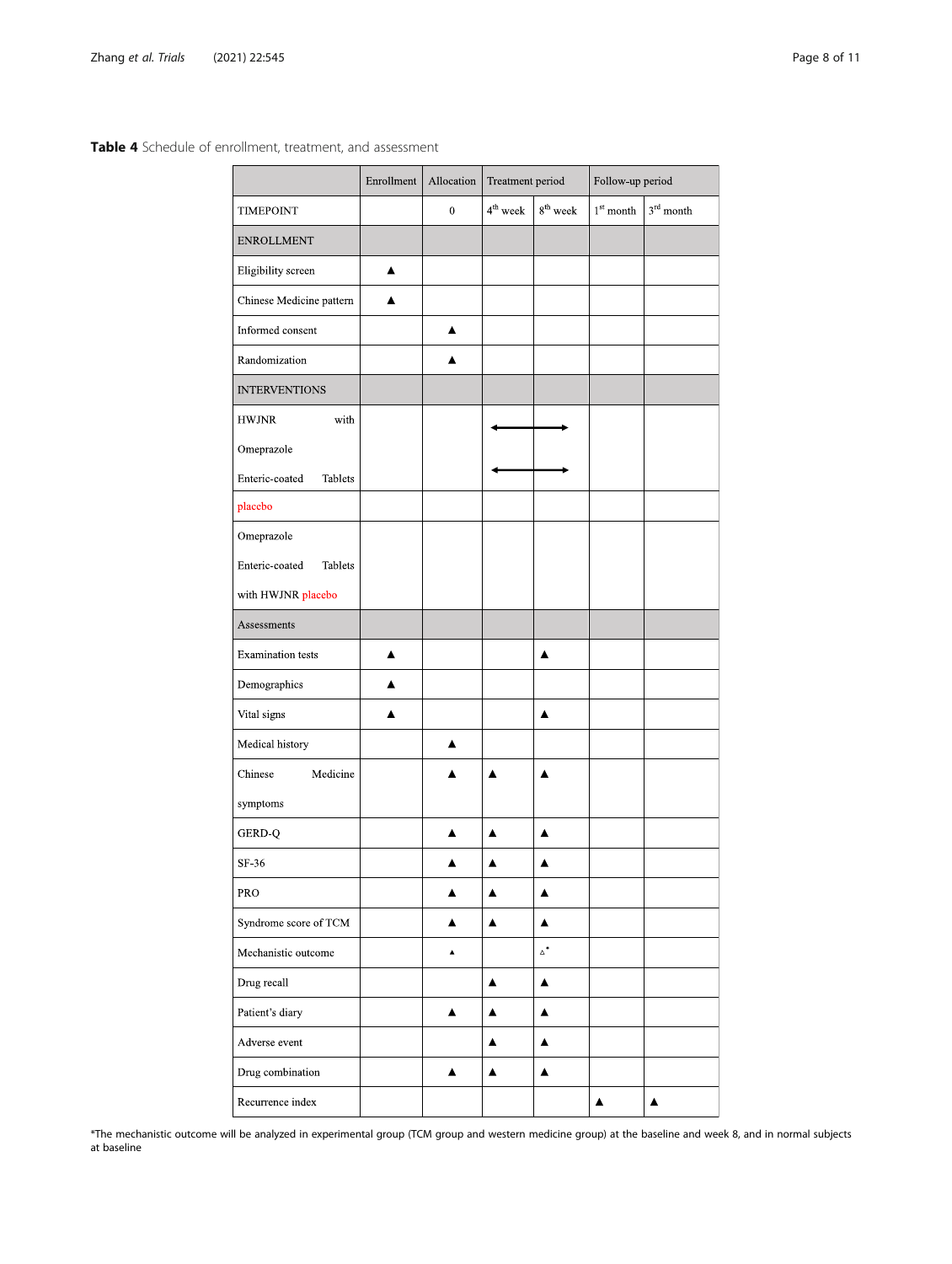randomized into groups and assigned to random numbers (called willing treatment groups). Errors that do not meet the inclusion criteria or exclusion criteria are excluded.

- (2) Per-protocol set (PPS): PPS refers to the statistical analysis of all cases that is in accordance with the clinical observation plan (Compliance with medication ranging from 80 to 120% will be eligible for the protocol analysis set). Subjects will not take prohibited drugs during the observation period, and completed the CRF requirements.
- (3) Safety set (SS): Safety data should include all subjects who have received at least one treatment and at least one safety assessment after randomization.

#### Statistical analysis {20}

Efficacy analysis will be performed based on both FAS and PPS patients. Safety analysis includes all randomized participants who take at least one bag of HWJNR and have data for safety assessment. Comparing the healthy control group with the traditional Chinese medicine group, we will study the composition of the intestinal flora and the expression of metabolites in patients with NERD and the healthy group. And it will also reveal the mechanism of action and advantages of HWJNR in the treatment of NERD patients.

Changes from baseline to post-treatment in GERD-Q, SF-36, PRO, and syndrome score of TCM will be analyzed using analysis of covariance with associated 95% confidence intervals. All the analysis results will be generated by SPSS 25.0 software. Repeated measurement data are expressed by mean  $\pm$  standard deviation, intragroup comparison is performed by analysis of variance of repeated measurement data, and inter-group comparison is by multivariate analysis of variance (MANOVA).  $P \leq 0.05$  indicates that the difference is statistically significant. Unilateral test will be used in all statistical tests, and the significance level  $P \le 0.05$ . The arithmetic mean, standard deviation, median, minimum, and maximum will be calculated according to the data distribution. Counting data will be used to calculate the number and percentage of cases.

## Data monitoring {5d, 21, 23}

Independent clinicians and biostatisticians with extensive research experience in clinical trials will serve as the Data and Safety Monitoring Committee. Two independent data administrators perform dual data entry and proofreading. The primary researchers, data administrators, and biostatisticians will check, confirm, and lock the database before data processing. Only data administrators and biostatisticians will have access to the final data. The Ethics Committee of Dongfang Hospital will conduct annual audits and supervise protocol, adverse effects reporting, and interim results. Researchers will submit research progress reports within 1 month before the deadline.

## Adverse event reporting and harms {22,30}

An adverse event (AE) refers to any adverse medical event that occurs to the patient or clinical investigation object during the period of management of drugs, but it does not necessarily have a causal relationship with this treatment. According to the standards developed by the Adverse Drug reaction Supervision Center of the Ministry of Health, we will classify them according to the five-level classification of "affirmative, probable, probable, suspicious and impossible." The former four will be taken together to study the AEs of drugs, and the incidence of AEs will be calculated accordingly (Table [5](#page-9-0)).

Before the trial, no AE has been reported in the clinical application of HWJNR. The possible AEs of omeprazole enteric-coated tablets include diarrhea, headache, nausea, abdominal pain, flatulence and constipation, and occasional increase of serum aminotransferase (ALT, AST), rash, dizziness, and so on. These AEs are usually mild and can disappear automatically, which have nothing to do with the dose. Since the omeprazole enteric-coated tablets used in this study belong to the routine treatment of NERD, these AEs may also occur even if the subjects do not participate in the clinical study. During the study, we will closely monitor AEs and take measures to prevent them. Once the emergencies related to the study occur, the research assistant will record the detailed information including symptoms, signs, severity, start date, duration, lab results, intervention, and the results of adverse events at each visit. And the subjects will have the right to receive corresponding compensation.

Serious adverse event (SAE) refers to any adverse medical accident that occurs at any dose, including death, life-threatening conditions, the need for hospitalization or prolongation of existing hospitalization, persistent or significant disability/incapacity, or congenital anomaly/birth defect. Once SAEs occur, the events must be reported to the principal investigator and the Ethics Committee and the Beijing Food and Drug Administration within 24 h. The principal investigator has the power to terminate the trial if necessary.

## **Discussion**

The study is a single-center, randomized controlled, double-blind, placebo-controlled clinical trial for HWJNR to evaluate the efficacy and safety in the treatment of NERD. NERD is characterized by the presence of typical GERD symptoms associated with pathological acid reflux, including heartburn and regurgitation, but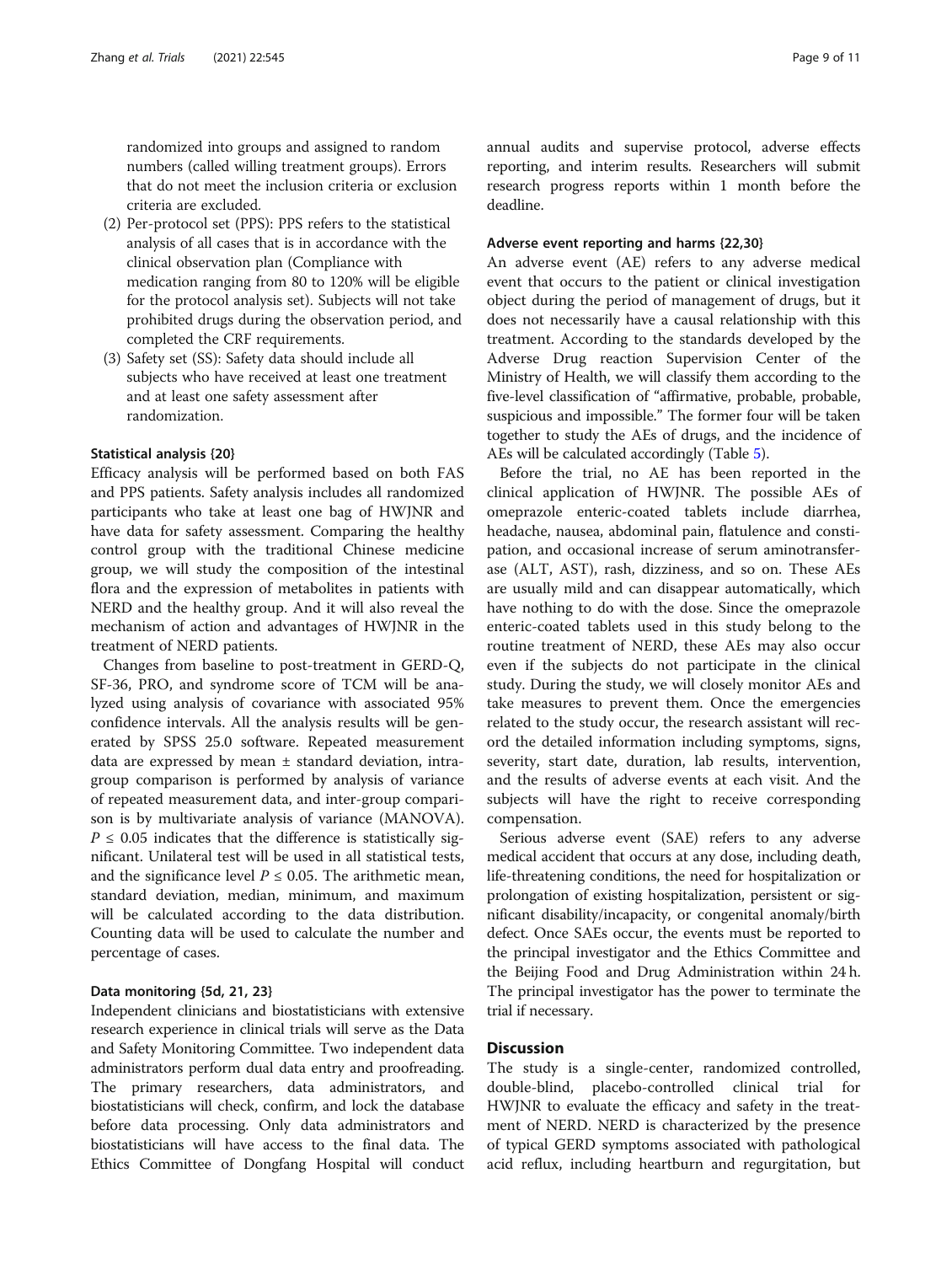<span id="page-9-0"></span>

| Table 5 Adverse drug reaction supervision center of the Ministry of Health. Evaluation criteria for the relationship between AE and |  |  |  |  |
|-------------------------------------------------------------------------------------------------------------------------------------|--|--|--|--|
| research drug use                                                                                                                   |  |  |  |  |

| Judgment index                                                                                                                              | Judgment result   |          |          |              |            |  |  |  |
|---------------------------------------------------------------------------------------------------------------------------------------------|-------------------|----------|----------|--------------|------------|--|--|--|
|                                                                                                                                             | <b>Definitely</b> | Probably | Probably | Suspiciously | Impossible |  |  |  |
| 1. Whether there is a reasonable relationship between the time of starting<br>medication and the time of suspicious occurrence.             | $^{+}$            | $^{+}$   |          |              |            |  |  |  |
| 2. Whether the suspected ADR (ADR) conforms to the known ADR type of the drug                                                               |                   |          |          |              |            |  |  |  |
| 3. Whether the suspected ADR can be explained by the patient's pathological<br>condition, combined medication, therapy or previous therapy. |                   |          |          | 土            |            |  |  |  |
| 4. It is doubtful whether the withdrawal or reduced dose of ADR alleviates or<br>disappears                                                 |                   | $^{+}$   | $^+$     | $^+$         |            |  |  |  |
| 5. Does the same reaction occur again after re-exposure to suspicious drugs                                                                 | $^{+}$            |          |          |              |            |  |  |  |

Description: + for positive, − for negative, ± for positive or negative, ? indicates that the situation is unknown

the absence of esophageal erosion [[21,](#page-10-0) [22\]](#page-10-0). NERD presents in approximately 70% of patients with GERD, which has a great impact on life quality [\[3](#page-10-0)]. The high incidence of NERD and the widespread use of PPIs in clinical practice mean that the problems of complications and recurrence after drug withdrawal are increasingly common. TCM has a significant role in alleviating symptoms and maximizing quality of life of NERD patients. Hence, GERD-Q, SF-36, PRO, and syndrome score of TCM will be selected as therapeutic indicators, since they are correlated to the patients' symptoms and quality of life.

HWJNR is mainly made up of Huangqin, Huanglian, Qingbanxia, Ganjiang, and other ten herbs. In our previous research, HPLC analysis was used to measure the contents of HWJNR. The results showed that the repeatability and stability of these main ingredients of HWJNR are good, and the quality is controllable [\[18](#page-10-0)]. Previous clinical studies have shown that HWJNR is safe and effective in NERD.

The factors that affect NERD have not yet been clarified [[23\]](#page-10-0). There are several hypotheses about the etiology of NERD, such as esophageal visceral hypersensitivity, sustained esophageal contractions, and abnormal tissue resistance [\[24](#page-10-0)]. Recently, studies focus on abnormal microbial-brain-gut interaction and lowlevel inflammation of GERD mediated by hypoxiainducible factor [\[25](#page-10-0), [26\]](#page-10-0). We also expect to have a deeper understanding of the dominant links of treatment, reveal the potential mechanism of HWJNR, and study the composition structure and metabolite expression profile of intestinal flora in patients with NERD.

We aim to provide new and high-quality evidence in HWJNR for patients with NERD (cold-heat complex syndrome) through the clinical trial. The research results are expected to help formulate relevant clinical programs and corresponding guidelines. However, this study is a small sample size clinical study conducted in Beijing of China. Therefore, it is necessary to conduct multicenter clinical trials in further research.

## Trial status

This updated version of the trial protocol (version 2.0, 11 November 2020) has been reviewed and approved by the Ethics Review Committee of Dongfang on 7 December 2020. All relevant researchers have completed the standardization training concerning this trial in December 2020. The first patient was recruited in the trial on 15 January 2021. By the time our manuscript was submitted, we had recruited 10 volunteers. Recruitment is scheduled to be completed in December 2022.

#### Abbreviations

AE: Adverse event; BE: Barrett esophagus; CRF: Case Report Form; FAS: Full Analysis Set; GERD: Gastroesophageal reflux disease; GERD-Q: Gastroesophageal reflux disease health-related quality of life questionnaire; HWJNR: Hewei Jiangni recipe; ICF: Informed Consent Form; ITT: Intention-totreat; NERD: Nonerosive gastroesophageal reflux; MANOVA: Multivariate analysis of variance; PPI: Proton pump inhibitor; PPS: Per-protocol set; PRO: Patient-reported outcomes; P-CAB: Potassium-competitive acid blocker; RCT: Randomized controlled trial; RDQ: Reflux Diagnostic Questionnaire; RH: Reflux hypersensitivity; SPIRIT: Standard Protocol Items: Recommendations for Interventional Trials; SAE: Serious adverse event; SAP: Symptom association probability; SF-36: SF-36 quality of life scale; SS: Safety set; TCM: Traditional Chinese medicine; TIF: Transoral incisionless fundoplication; TLESR: Transient lower esophageal sphincter relaxation

#### Acknowledgements

This work is supported by the National Natural Science Foundation of China, the Beijing Science and Technology Program Project-Capital characteristics Project, and Key projects of Beijing University of Traditional Chinese Medicine (university-level project) in 2020. We would like to thank all the participants. We are grateful for the support for this study: experimental design team, laboratory department of Oriental Hospital, nurses, research department.

#### Authors' contributions {5c, 31b}

The manuscript was jointly drafted by ZXS and CY. TX: key revision; LXH, LJX, XCE: data collection and design coordination: SL, SXJ, ZXC: participate in the design. All the authors read and approved the final manuscript.

#### Funding {4}

This work was supported by National Natural Science Foundation of China (81803907) and Fundamental Research Funds for the Central Universities (No. 2020-JYB-ZDGG-128)

#### Availability of data and materials {29}

Not applicable, there has not been available data and materials.